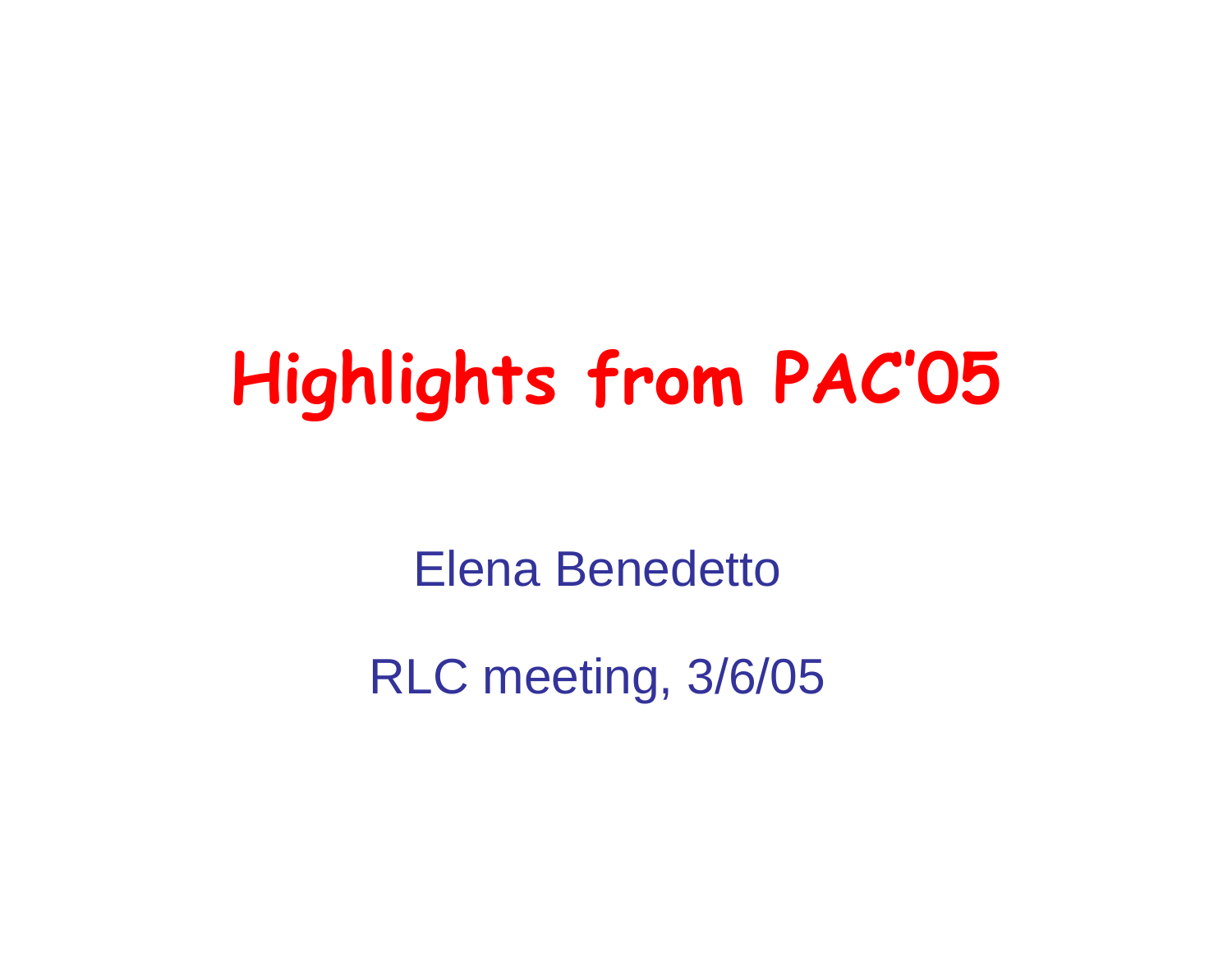## A lot of interesting talks…

#### Awards:

- R.Davidson, IEEE NPSS price
	- –Collective instabilities
- A.Piwinski, USPAS price
	- Very nice and intuitive talk about IBS
- W.Leemans, USPAS price
	- –Plasma wake-field accelerators

#### Plenary sections:

- Special session: Einstein and the World year of Physics
	- S.Chatttopadhyay, M.Turner, M.Kobayashi, Y.Suz uki, C.Rubbia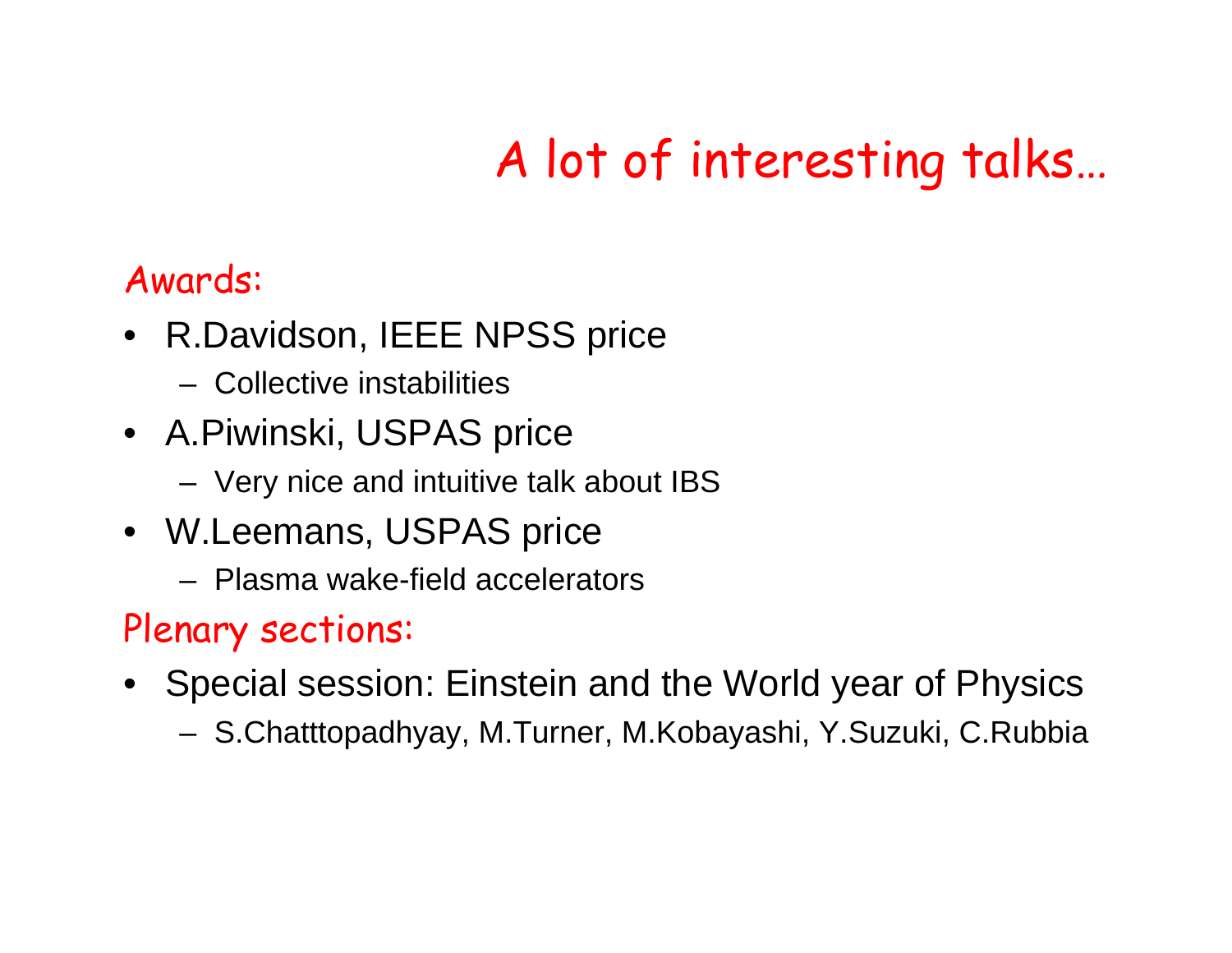## A lot of interesting talks…

- W.Fischer, Performance Limitations in High-Energy Ion Colliders, BNL
	- space-charge, IBS, charge exchange, transition crossing + EC (RHIC), energy deposition in cold magnets (LHC)
- •Plasma wake-field accelerators section
- E-cloud and collective processes section
	- M.Pivi, A.Molvik, A.Ghalam, J-L.Vay, …
	- K.Sonnad, Halo formation due to SC, SLAC
- …many many others, haven't fully understood them, but nice to have an idea! ;o)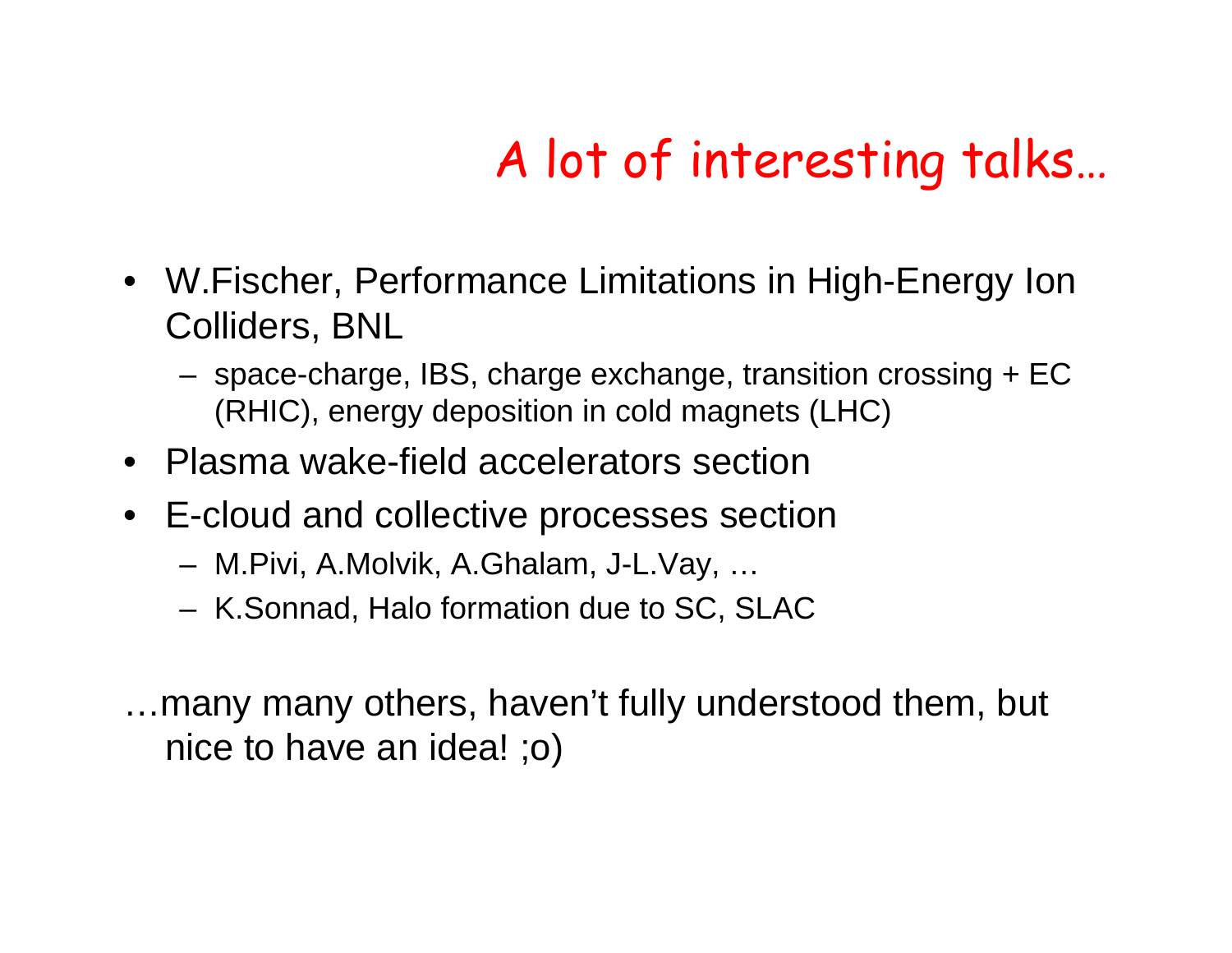…posters…

- I. V. Sideris, Characterization of the Chaotic or Regular Nature of Dynamical Orbits: a New, Fast Method, Northern Illinois University
	- Makes use of a very small number of orbital periods
	- Time dependent systems: transition from regular to chaotic and viceversa
	- Time independent: distinction between sticky and widely chaotic orbits
- P.Mueggli, USC
	- Halo growth in positron wake field accelerators
	- Look at the emittance of each slice

…looking forward for the proceeding of the conference to get the papers of talks and posters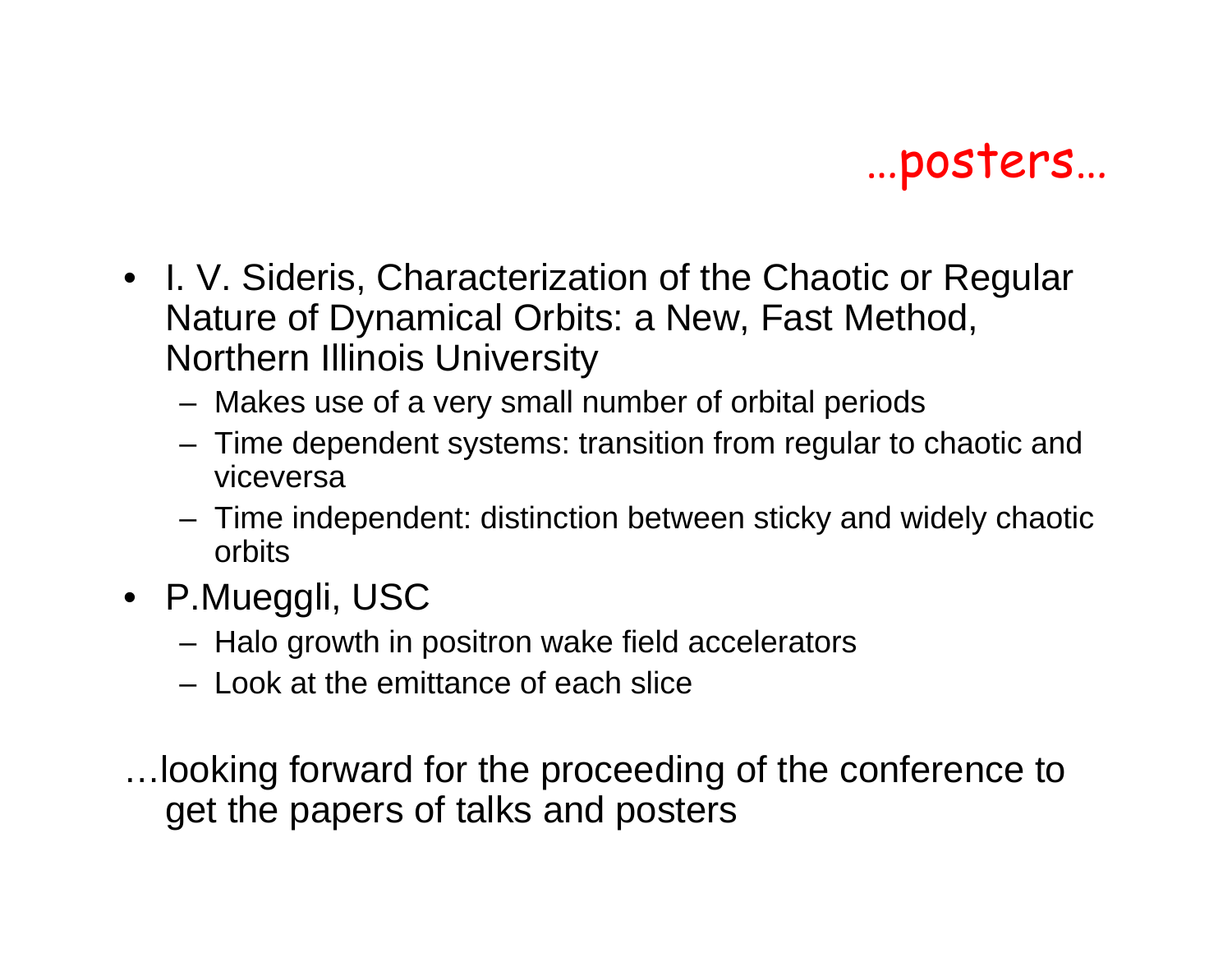#### …and discussions

- •Giovanni Franchetti
	- Planning of studies of slow emittance growth
- Tom Katsouleas
	- Wants me to go to USC to work on QuickPIC
- Scott Berg

•

…

– Concern about magnetic field created by localized EC

- …I met Vadim Dudnikov!!!
	- First to see electron cloud in '65, in Nov osibirsk